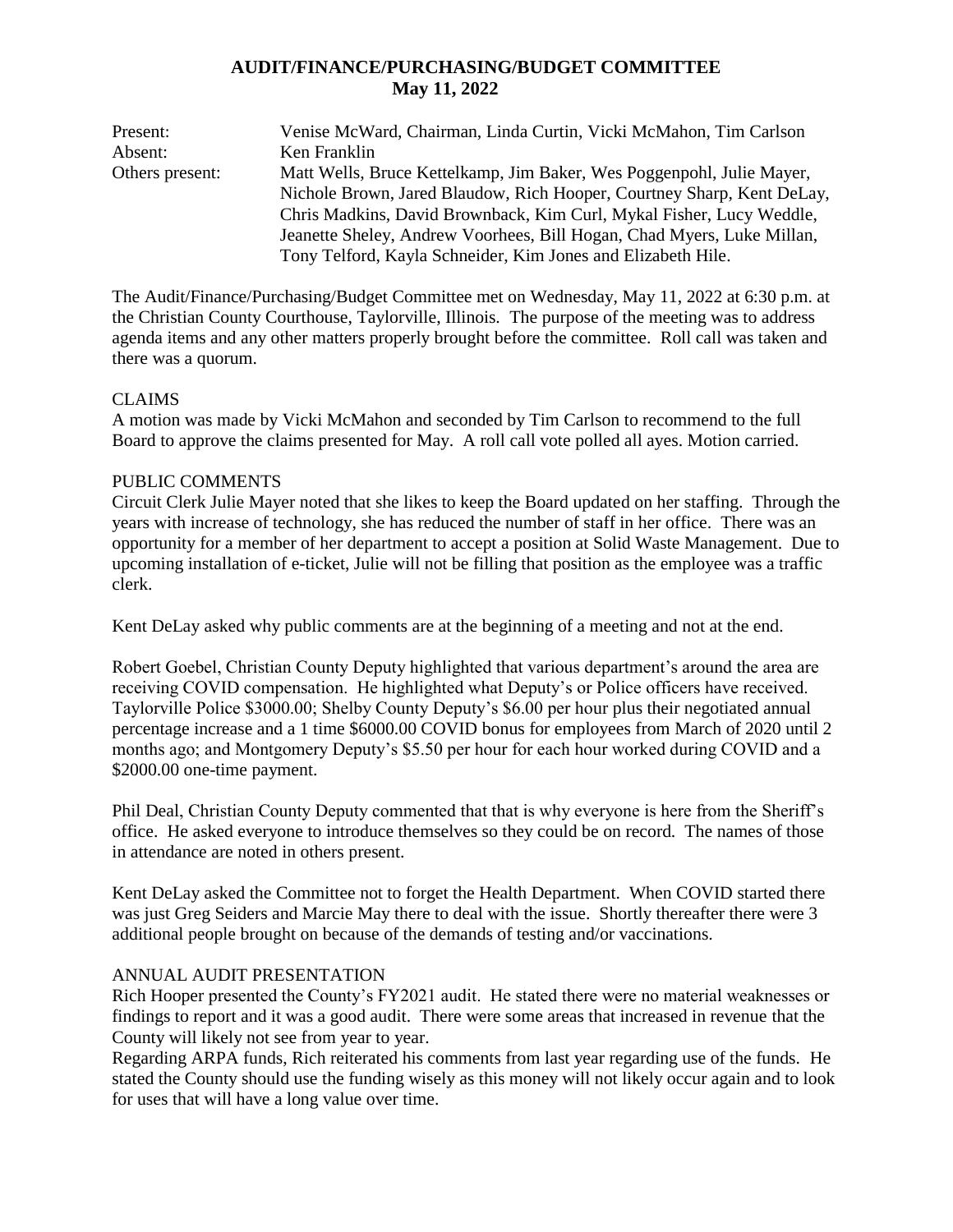### HEALTH/VISION/DENTAL INSURANCE 2022/2023 RENEWAL RATES

Jared Blaudow and Nichole Brown from Dimond Brothers Insurance provided Health/Vision/Dental Insurance renewal rates and options for the plan year effective July 1, 2022 through June 30, 2023.

There was a lot of discussion about the renewal options presented, overall cost of family insurance and whether or not more than 1 insurance option can be provided for employee election as well as CBA implications.

Motion by Vicki McMahon and seconded by Tim Carlson to recommend to the full Board to approve Option 3 of the renewal proposal for continuing BCBS Health insurance with increasing the deductible from \$1000.00 to \$3500.00 and maintaining the same HRA arrangement for employees. There is no rate changes for MetLife and EyeMed. Roll call vote polled all ayes. Motion carried.

There was an additional comment after the motion for the County to look into issues around affordability for dependent coverage before the next open enrollment period.

Venise McWard made a motion and seconded by Vicki McMahon to go into Closed Session pursuant to 5 ILCS 120/2 (c) (11) Litigation, when an action against, affecting or on behalf of the particular public body has been filed and is pending before a court or administrative tribunal or when the public body finds that an action is probable or imminent, in which case the basis for the finding must be recorded and entered into the minutes of the closed meeting and to include in such Closed Session all County Board members in attendance, States Attorney Wes Poggenpohl, Sheriff Bruce Kettelkamp, Chief Deputy Jim Baker and Liz Hile. Roll call vote polled all ayes. Motion carried.

The Committee went into Closed Session at 7:45 p.m.

The Committee returned to Open Session at 7:58 p.m. Roll Call vote indicated that Venise McWard, Linda Curtin, Tim Carlson and Vicki McMahon were present.

## LIABILITY, PROPERTY AND AUTO RENEWAL/BID

The liability, property and auto insurance expires on November 30, 2022. No action.

## WORKER'S COMPENSATION RENEWAL/BID

The worker's compensation insurance expires on December 31, 2022. No action.

### FUTURE GRANT – SHERIFF

Chief Deputy Jim Baker presented information on a COPS grant that he would like to apply for but because of the extensive application process, wants to make sure there is support.

The grant, if received, provides 75% reimbursement for salary and fringe benefits to hire an entry level Deputy for a period up to three (3) years. There are stipulations that you must maintain staffing and retention of the employee for 1 additional year after the three (3) year grant period.

While Chief Deputy Baker doesn't know if the County would receive the grant, it's his intention to move forward on the application process. If the grant is received, the department would have a five (5) year window to hire the entry level personnel.

Motion by Vicki McMahon and seconded by Linda Curtin to recommend to the full Board to include in the next budget \$38,603.32 to match the COPS grant, should it be received, which covers the estimated match for a three (3) period. A roll call vote polled all ayes. Motion carried.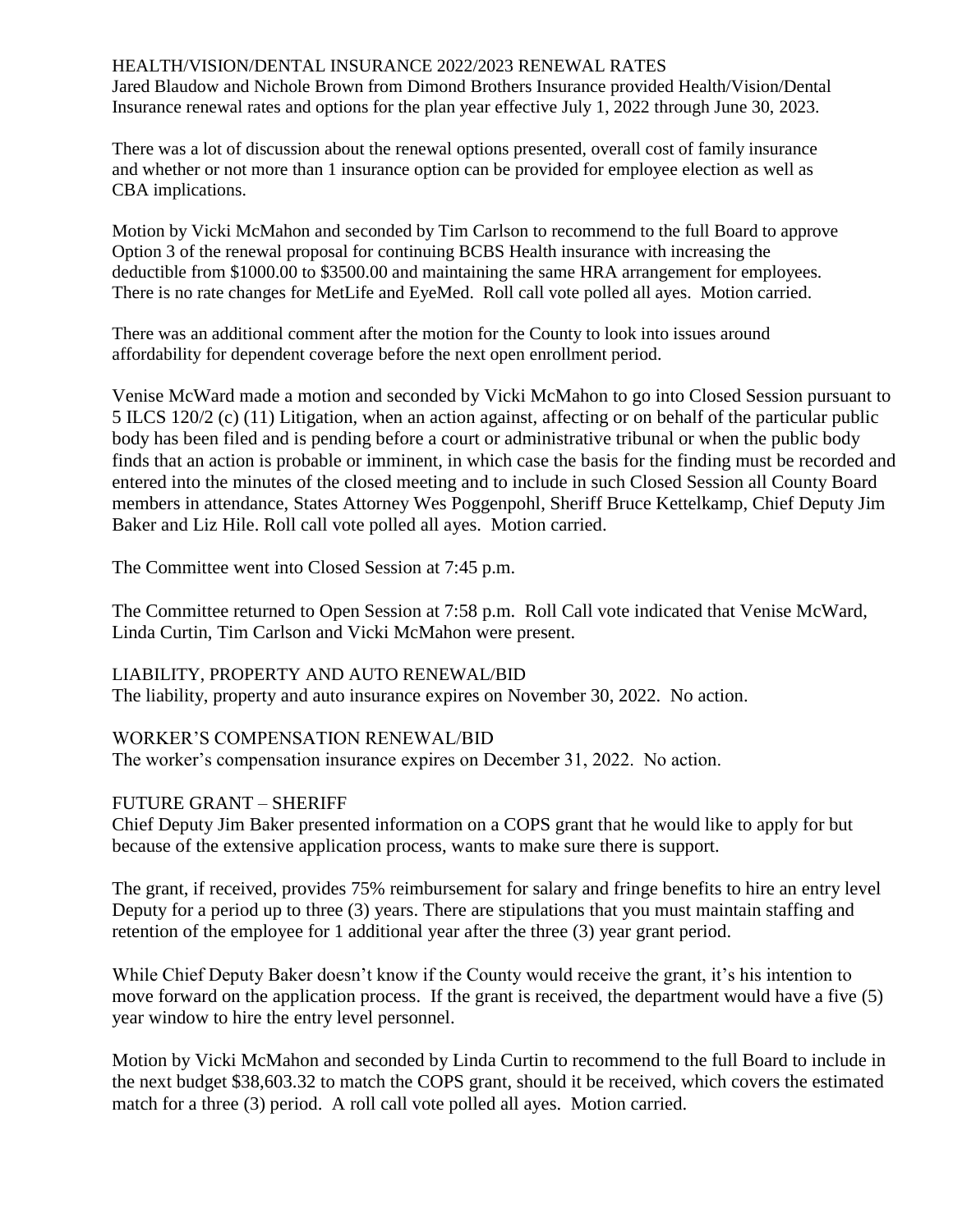Chief Deputy Baker also presented an information sheet regarding an additional correctional officer from Jail Administrator Cecil Polley as requested from a committee member.

## ENVIRONMENTAL ATTORNEY

The Committee reviewed what they felt were costs to hire an outside attorney when the County dealt with the wind turbine issues. States Attorney Wes Poggenpohl advised in addition to the two (2) names he provided that were experienced in environmental issues, there was a third (3) individual who asked to be considered for providing a presentation to the Board.

Motion by Vicki McMahon and seconded by Linda Curtin to recommend to the full Board to allow Chairman Wells to make decisions related to the appropriate fee for environmental experienced attorney(s) to make a presentation to the Board. All members were in favor. Motion carried.

### ZBA MEETING PAY

The ZBA current is paid \$40.00 per meeting plus mileage. An increase to \$100.00 was suggested in a committee meeting last month. No action taken.

### SURVEY RECORDS

The Committee questioned the recent increase in cost from the family of Mr. Leroy DeLay to purchase their late father's survey records. FOIA continues to be a concern expressed as well as the work to get the records into our system.

Motion by Vicki McMahon and seconded by Tim Carlson to table and invite Mr. Kent DeLay to the next meeting to provide answers to some questions. All members were in favor. Motion carried.

### REFERRALS

The Committee received several referrals from Executive/Personnel for approval of monetary amounts for ARPA funds requests.

Motion by Linda Curtin and seconded by Vicki McMahon to recommend to the full Board to approve Ordinance O2022CB015 in the amount not to exceed \$482,640.00 from ARPA funds for the purchase of materials and services necessary for the repairs, enhancement and/or upgrade for the removal and replacement of the existing windows at the Christian County court house. A roll call vote polled all ayes. Motion carried.

Motion by Vicki McMahon and seconded by Tim Carlson to recommend to the full Board to approve Ordinance O2022CB016 in the amount not to exceed \$5,000.00 from ARPA funds for the purpose of payroll and employer related expenses due to hiring a temporary employee to aid the Christian County Administrative Assistant to the County Board/HR. A roll call vote polled all ayes. Motion carried.

It was noted that the original amount referred from Executive/Personnel Committee did not contain related employer expenses such as FICA/FICA Medicare and unemployment insurance. The additional cost was recommended to be included by the County Treasurer.

Motion by Vicki McMahon and seconded by Tim Carlson to recommend to the full Board to approve Ordinance O2022CB017 in the amount not to exceed \$1,205.00 from ARPA funds for the purpose of purchasing materials and services necessary for the enhancement and/or upgrade of 1 wireless adaptor and 10 headsets at Christian County 911. A roll call vote polled all ayes. Motion carried.

Motion by Linda Curtin and seconded by Vicki McMahon to recommend to the full Board to approve Ordinance O2022CB018 in the amount not to exceed \$5,000.00 from ARPA funds for the purpose of purchasing materials and services necessary for the enhancements and/or upgrade for a